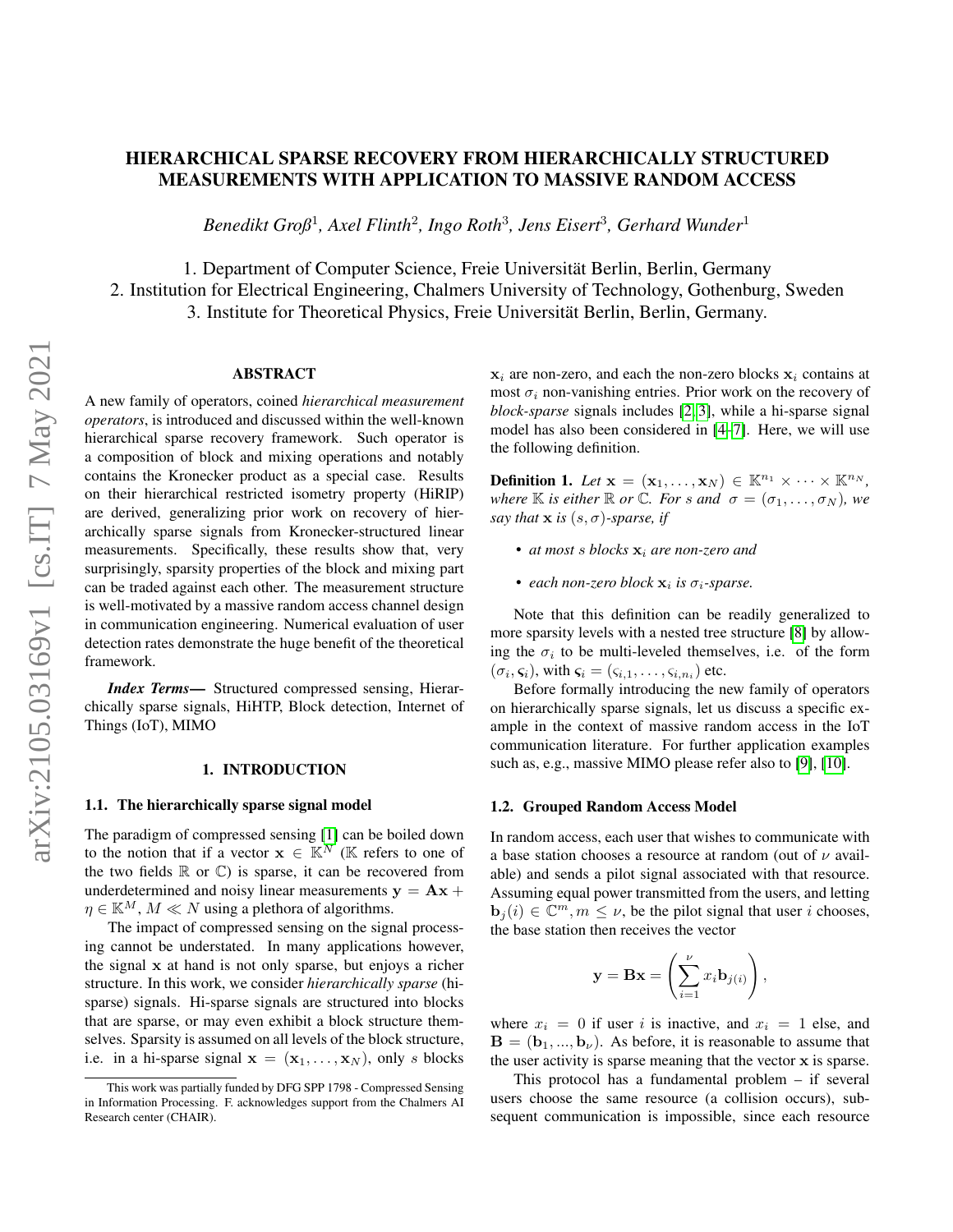

Fig. 1: The standard random access (left) vs. the grouped approach proposed here (right).

can only serve one user at a time. The probability of a collision grows very fast with a growing amount of users – a phenomenon commonly referred to as the *birthday paradox*.

In order to reduce the probability of collisions, we propose to distribute the users in groups. That is, randomly subdivide the active users in  $N$  groups, and accordingly replace the *x*-vector replaced with N blocks  $x_i$ . We then let the users in each group i choose one of n resources, with  $n \leq \nu$ . Obviously, there is then *within each block* a much lower probability of collision than before. Furthermore, each block is with high probability sparse, say  $\sigma_i$ -sparse. Thus, the signal to be recovered,  $(\mathbf{x}_1, \dots, \mathbf{x}_N) \in (\mathbb{C}^n)^N$  is no longer only sparse, but with high probability even  $(N,(\sigma_1,\ldots,\sigma_N))$ hierarchically sparse.

In order for the base station to be able to de-mix the individual block contributions, we may let them send their pilot signals during disjoint time intervals and recover each  $x_i$  from **, for**  $i = 1, ..., N$  **individually. This would however be** very tedious compared to the original, one-shot scheme. Instead, we propose to mix the contributions  $B_i x_i$  over (much smaller) M incoherent slots (say in time, frequency or space), each time j with a different random modulation  $a_{j,i}$ . The base station over the course of those time slots then receives

$$
\mathbf{y}_{j} = \sum_{i=1}^{N} a_{j,i} \mathbf{B}_{i} \mathbf{x}_{i}, \quad j \in [M]
$$
 (1)

To further increase efficiency, we may let the  $B_i$  be subsampled, meaning that we have access to an  $M \cdot m$ -dimensional measurement, instead of an  $N \cdot n$ -dimensional. It is a priori not clear that recovery still is possible. However, the strict sparsity assumption of hierarchical sparsity still gives us some hope of recovery. We show that this intuition is indeed true and we bring a series of strong theoretical arguments why it is so.

## 1.3. Hierarchical measurement operators

The main aim of this paper is to analyze the properties of operators of the form [\(1\)](#page-1-0) within the context of hierarchically

sparse recovery. Let us give them a name.

Definition 2. *We call a measurement operator* H *from*  $\bigoplus_{i=1}^N \mathbb{K}^{n_i}$  to  $\mathbb{K}^M$   $\otimes$   $\mathbb{K}^m$  *a* hierarchical measurement operator *if there exists matrices*  $B_i \in \mathbb{K}^{m \times n_i}$  and a matrix  $\mathbf{A} \in \mathbb{K}^{M \times N}$  with

<span id="page-1-1"></span>
$$
\mathbf{H}(\mathbf{x}_1,\ldots,\mathbf{x}_N)=\sum_{i=1}^N\mathbf{a}_i\otimes(\mathbf{B}_i\mathbf{x}_i). \hspace{1cm} (2)
$$

We will refer to **A** as the mixing matrix and the  $B_i$  as the block operators.

In [\[8\]](#page-4-5), a subset of the authors proposed to use an adapted version of the celebrated Hard Threshold Pursuit (HTP) [\[11\]](#page-4-8) to recover hi-sparse signals – the Hierarchical HTP (HiHTP), which we will present in more detail in the experiment section. The main finding of [\[8\]](#page-4-5) was that if a measurement operator M exhibits the so called *hierarchically restricted isometry property (HiRIP)*, HiHTP recovers all hierarchically sparse signals in a stable and robust fashion from linear measurements  $y = Mx$ .

**Definition 3.** *The smallest*  $\delta > 0$  *for which* 

$$
(1 - \delta) ||\mathbf{x}||^2 \le ||\mathbf{M}\mathbf{x}||^2 \le (1 + \delta) ||\mathbf{x}||^2
$$

*for all*  $(s, \sigma)$ *-sparse* **x** *is called the*  $(s, \sigma)$ *-HiRIP constant of*  $M, \, \delta_{s,\sigma}(M)$ .

A matrix 'having the HiRIP' then refers to  $\delta_{s,\sigma}(\mathbf{M})$  being small enough for the correct parameters s and  $\sigma$ .

In this paper, we will analyse the HiRIP properties of hierarchical measurement operators. We will give bounds on the HiRIP constants in terms of the RIP constants of the mixing and block matrices. These generalize prior work on compressed sensing of hierarchically sparse signals from Kronecker-structured measurements [\[12\]](#page-4-9).

<span id="page-1-0"></span>In the following, we will refrain from presenting any mathematical proofs. These, along with additional results and discussions, can instead found be found in the journal version of this paper, of which a preprint [\[13\]](#page-4-10) will soon be available on arXiv.

## 2. HIRIP-PROPERTIES OF HIERARCHICAL MEASUREMENT OPERATORS

As briefly mentioned in the introduction, in [\[12\]](#page-4-9), some of the authors of this article proved that a measurement matrix being a *Kronecker product*  $\mathbf{A} \otimes \mathbf{B}$  has the  $(s, \sigma)$ -RIP provided **A** has the s-RIP and **B** has the  $\sigma$ -RIP. The Kronecker product  $\mathbf{A} \otimes \mathbf{B}$ is defined through its action on an element  $(x_1, \ldots, x_N) \in$  $(\mathbb{K}^n)^N$  as follows

$$
\mathbf{A}\otimes \mathbf{B}(\mathbf{x}_1,\ldots,\mathbf{x}_N)=\sum_{i=1}^N \mathbf{a}_i\otimes (\mathbf{B}\mathbf{x}_i),
$$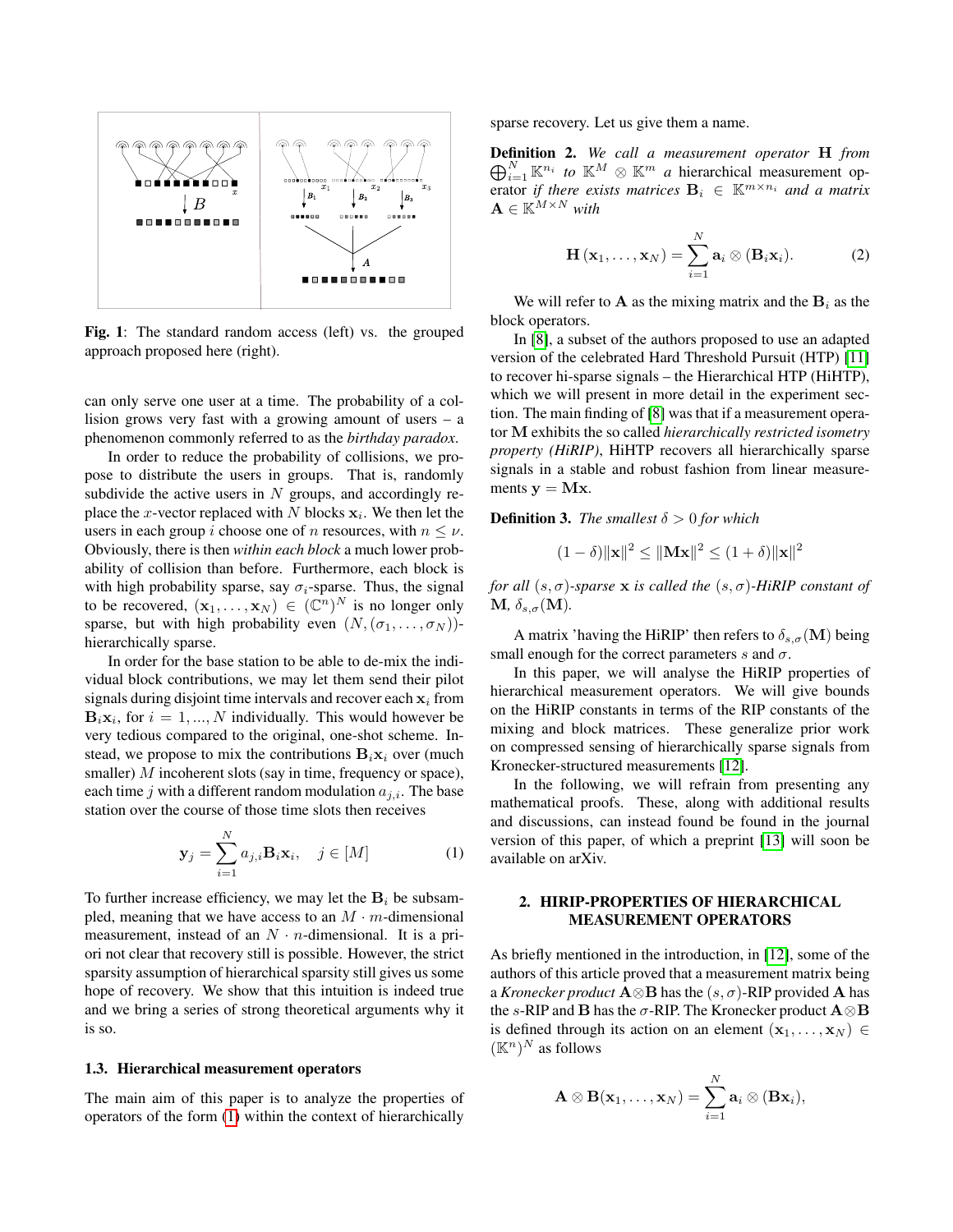where  $a_i$  denotes the columns of A, and  $\otimes$  the tensor product. It is evident that these operators are special cases of the hierarchical operators considered here.

The main result of  $[12]$  is that if  $A$  has the s-RIP and **B** has the  $\sigma$ -RIP,  $A \otimes B$  has the  $(s, (\sigma, \ldots, \sigma))$ -HiRIP. The first main result of this paper is a direct generalisation of this result.

<span id="page-2-0"></span>Theorem 2.1. *Let* H *be a hierarchical measurement operator, as in* [\(2\)](#page-1-1). Assume that the matrices  $\mathbf{B}_i$  all obey the  $\sigma_i$ -RIP with constant  $\delta_{\sigma_i}({\bf B_i})$  *for all i. Assume further that*  ${\bf A}$  *obeys the* s-RIP with constant  $\delta_s(A)$ *. Then* **H** *obeys the HiRIP, with* 

$$
\delta_{(s,\sigma)}(\mathbf{H}) \leq \delta_s(\mathbf{A}) + \sup_i \delta_{\sigma_i}(\mathbf{B}_i) + \delta_s(\mathbf{A}) \cdot \sup_i \delta_{\sigma_i}(\mathbf{B}_i),
$$

*where again*  $\sigma = (\sigma_1, \ldots, \sigma_N)$ *.* 

Remark 1. *The result applies to more levels of sparsity. To be concrete, the*  $\sigma_i$  *in the result may be multileveled themselves.* 

This result already enables us to construct an abstract hierarchical measurement operator which has the  $(s, \sigma)$ -HiRIP with high probability. Remembering that a Gaussian matrix  $\mathbf{B} \in \mathbb{K}^{m,n_i}$  has  $\sigma$ -RIP with high probability already when the number o  $m \gtrsim \sigma \log \left( \frac{n_i}{\sigma_i} \right)$  [\[14,](#page-4-11) Ch.9]. In the same manner, we can choose the matrix  $\mathbf{A} \in \mathbb{K}^{M \times N}$  as a Gaussian matrix. It will have the s-RIP with high probability if  $M \gtrsim s \log \left( \frac{N}{s} \right)$ . The above result then implies that the hierarchical measurement operator formed by A and the  $(\mathbf{B}_i)_{i\in\mathbb{N}}$ has the  $(s, \sigma)$ -HiRIP. We conclude that recovery of  $(s, \sigma)$ sparse vector is possible using asymptotically no more than

$$
M\cdot m \gtrsim s\max_i \sigma_i\cdot {\mathop{\mathrm{polylog}}\nolimits}(N,n)
$$

total measurements, which is comparable to the results for unstructured measurement operators from [\[8\]](#page-4-5).

Remark 2. *These considerations could to some extend already be derived using the Kronecker result from [\[15\]](#page-4-12). The main difference is that we may use varying sparsity levels, ambient dimensions and measurement operators.*

## 2.1. Refining the result through block operator incoherence

As for the Grouped Random Access model, Theorem [2.1](#page-2-0) does not bring a particularly satisfactory guarantee. Indeed, in that model, we have to recover  $(N, \sigma)$ -sparse signals. In order for the above result to be relevant, we thus need A to have the N-RIP, which necessitates  $M \geq N$ . This is discouraging.

Can the result however be strenghtened? In fact it can, if the block operators are incoherent in the following sense.

**Definition 4.** We say that the collection of operators  $\mathbf{B}_i \in$  $\mathbb{K}^{m \times n_i}$ ,  $i \in [n]$  *are* pairwise  $(\delta, \sigma)$ -incoherent *if for each*  $i \neq$ j*,*

$$
\sup_{\substack{|\mathbf{v}_i|_0 \leq \sigma_i, |\mathbf{v}_j|_0 \leq \sigma_j \\ \|\mathbf{v}_i\| = \|\mathbf{v}_j\| = 1}} |\langle \mathbf{B}_i \mathbf{v}_i, \mathbf{B}_j \mathbf{v}_j \rangle| \leq \delta.
$$

In fact, the  $B_i$  in the Grouped Random Access is pairwise  $(\delta, \sigma)$ -incoherent if they are independently subsampled and modulated with random signs, as the following result shows.

**Proposition 2.2.** Let  $\mathbf{F} \in \mathbb{C}^{n,n}$  be the unitary Fourier matrix. For each *i*, let the matrix  $\mathbf{B}_i \in \mathbb{C}^{m,n}$  be formed by uniformly *and independently sampling* m *rows from* F*, multiplying each of them with a uniform random sign, and subsequently rescal-* $\int$ *ing the rows by*  $m^{-1/2}$ . Assuming that  $\mathbf{B}_i$  is independent of  $\mathbf{B}_i$  *for*  $i \neq j$  *and* 

$$
m \gtrsim \sigma \delta^{-2} \log(n)^4 \log(N),
$$

*the collection is* (δ, σ)*-incoherent with probability higher than*  $1 - n^{-\log n^3}$ .

If  $(\mathbf{B}_i)_{i \in [N]}$  is a pairwise incoherent collection, it can to some extent separate the contributions of the individual blocks of a hierarchically sparse vector from the measurement  $\sum_{i=1}^{N} \mathbf{B}_i \mathbf{g}_i$ . Therefore, the mixing matrix **A** intuitively does not need to have a full s-RIP in order for the hierarchical measurement operator **H** formed by **A** and  $(\mathbf{B}_i)_{i \in [N]}$  to have the  $(s, \sigma)$ -HiRIP. Put differently, if **A** is Gaussian, the needed number of A does not scale as s. A formal result is as follows.

<span id="page-2-1"></span>**Theorem 2.3.** Let  $\mathbf{B}_i \in \mathbb{K}^{m \times n_i}$  for  $i \in [N]$ , be a pairwise  $(\delta_{2\sigma}^*, \sigma)$ -incoherent family. Further assume that

$$
\sup_i \delta_\sigma(\mathbf{B}_i) \leq \delta_\sigma^*
$$

Assume further that  $(s\delta_{2\sigma}^*)^2 \le N/\log(N)$  and that  $A \in$  $\mathbb{K}^{M \times N}$  *is a Gaussian matrix. Let furthermore*  $\delta$ ,  $\epsilon > 0$ . Pro*vided*

$$
M \gtrsim \frac{(s\delta_{2\sigma}^*)^2}{\delta^2} \log \left( \frac{N(1+\delta_{\sigma}^*)^2}{(t\delta_{2\sigma}^*)^2} \right) + \log(\epsilon^{-1}),
$$

*the hierarchical operator* **H** *defined by* **A** *and*  $(B_i)_i$  *obeys*  $\delta_{(s,\sigma)}(\mathbf{H}) \leq \delta + \delta_{\sigma}^*$  with a probability at least  $1 - \epsilon$ .

The above result says that provided  $\delta^*_{2\sigma}$  is small, we need M to be of the order  $(s\delta_{2\sigma}^*)^2$ , rather than s, to allow for ssparse signals on the 'block level'. If  $\delta_{2\sigma}^*$  is very small, we may hence obtain the RIP already when  $M$  is less than  $s - a$ behaviour which cannot be explained by Theorem [2.1.](#page-2-0) Note that we can even reach the realm of the Grouped Random Access model, i.e.  $s = N$ .

**Remark 3.** The quadratic dependence on of  $s\delta_{2\sigma}^*$  is not sam*ple optimal. We leave it to future work to determine whether this only is a proof artefact, or a fundamental limit.*

### 3. NUMERICAL SIMULATIONS

In this section we empirically verify that the hierarchical sparsity framework, and in particular Theorem [2.3,](#page-2-1) can be used for user detection in the Grouped Random Access scenario.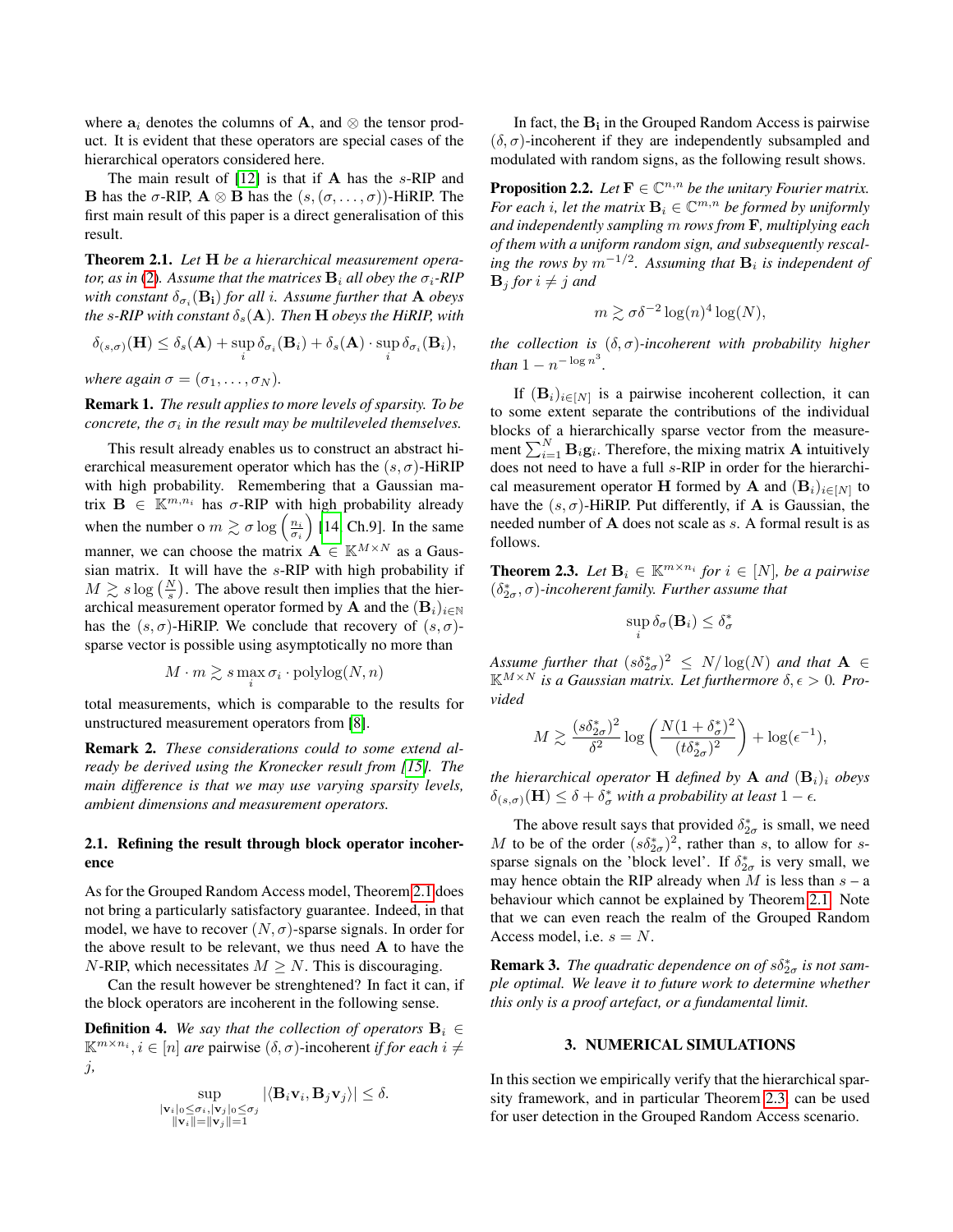## 3.1. HiHTP Algorithm

As mentioned in the introduction HiHTP is a low-complexity algorithm for solving hierarchically sparse compressed sensing problems of the form

$$
\min_{x} \frac{1}{2} \|y - \mathbf{H}x\|^2 \quad \text{subject to } x \text{ is } (s, \sigma) \text{-sparse}, \tag{3}
$$

where H is a linear operator satisfying the HiRIP. Provided H has the HiRIP for an appropriate sparsity level, it will recover any  $(s, \sigma)$ -sparse vector.

The algorithm consists of iteratively performing a gradient descent step, thresholding the new iterate onto the set of  $(s, \sigma)$ -sparse signals and then adjusting the non-zero values on the obtained support by linear least squares. The algorithm terminates once the support of two successive iterates does not change or a suitable stopping criterion is reached.

Importantly, the projection onto the set of  $(s, \sigma)$ -sparse signal (line 3 of Algorithm [1\)](#page-3-0) can be performed in an efficient manner. We refer to [\[8\]](#page-4-5) for details on this.

| <b>Algorithm 1:</b> HiHTP for hierarchical measure-                                                                           |
|-------------------------------------------------------------------------------------------------------------------------------|
| ments                                                                                                                         |
| : data y, stepsizes $\tau^{[t]}$ , tolerance $\epsilon$<br>input<br><b>initialization:</b> $x^{(0)} = 0, \Omega^{(0)} = \{\}$ |
| 1 for $t = 1, 2, $ do                                                                                                         |
| $\hat{x}^{(t)} = x^{(t-1)} + \tau^{(t)} \mathbf{H}^*(y - \mathbf{H}x^{(t-1)})$<br>$\overline{2}$                              |
| Calculate the support $\Omega^{(t)}$ of the best<br>3                                                                         |
| $(s, \sigma)$ -sparse approximation of $\hat{x}^{(t)}$                                                                        |
| $x^{(t)} = \operatorname{argmin} \frac{1}{2}   y - \mathbf{H}x  ^2$ subject to<br>$\boldsymbol{4}$                            |
| $supp(x) \subset \Omega^{(t)}$                                                                                                |
| if $\Omega^{(t)} = \Omega^{(t-1)}$ or $\frac{\ y - \mathbf{H}x^{(t)}\ }{\ u\ } \leq \epsilon$ then<br>5                       |
| break<br>6                                                                                                                    |
| end<br>7                                                                                                                      |
| end<br>8                                                                                                                      |

## <span id="page-3-0"></span>3.2. Grouped Random Access

We assume  $\nu = n = 512$  available resources and model the measurements at the base station as  $y = Fx$ , where  $F \in$  $\mathbb{C}^{n \times n}$  is a  $n \times n$ -DFT matrix. Note that since we are aiming for user detection, we do not necessarily need to recover x exactly: we only need to determine which  $x_i$  are non-zero. Our baseline method therefore consists of computing  $\text{supp}(\mathbf{F}^{-1}y)$ to obtain the selected resources.

We compare this to the Grouped Random Access model with N subsampled  $B_i$ , which each consist of  $m = 256$  random rows from the  $n \times n$  DFT matrix. The random modulation matrix  $\mathbf{A} \in \mathbb{C}^{M \times N}$ , where  $M = 16$  is chosen as complex Gaussian with variance  $\frac{1}{\sqrt{2}}$  $\frac{1}{N}$ . This results in the system  $\mathbb{C}^{Mm} \ni y = Hx$ , with measurement operator H formed by **A** and the  $B_i$  as in [\(1\)](#page-1-0).

<span id="page-3-1"></span>

Fig. 2: User detection with hierarchical measurements

The HiHTP Algorithm [1](#page-3-0) is used to recover x from the measurements y. Figure [2](#page-3-1) shows the average number of recovered users for varying sparsities  $\sigma = 16, \ldots, 36$  and number of blocks  $N = 8, \ldots, 32$  over 25 Monte-Carlo trials for each configuration. Note that from  $N > 8$  on the system has more pre-image dimensions than measurements and the recovery results of our paper apply. Notably, since all the N blocks are filled, classical hierarchical CS does not apply and particularly Theorem [2.3](#page-2-1) must be invoked. The baseline shown in Figure [2](#page-3-1) is computed as the total number of users,  $N \cdot \sigma$ , minus the expected number of collisions that occur, if these users choose randomly out of the  $n = 512$  available resources. As can be seen, HiHTP is able to recover much more users compared to the baseline. For  $\sigma = 16$  and  $\sigma = 32$ the performance of the HiHTP algorithm for user detection is shown, when the  $\sigma \cdot N$  users are distributed randomly over all available slots (i.e. the block sparsities are not uniformly fixed to  $\sigma$ ). Even in this scenario, where the algorithm operates with the wrong sparsity parameters, reasonable performance is achieved.

#### 4. CONCLUSION

We proved a number of results regarding the HiRIP for hierarchical measurement operators. The results generalize prior work on hierarchical sparse recovery with Kroneckerstructured matrices. Furthermore, we demonstrated that the HiHTP algorithm is capable of computing hi-sparse solutions under this measurement structure in a practical Grouped Random Access design for IoT communication scenarios exhibiting huge capacity gains.